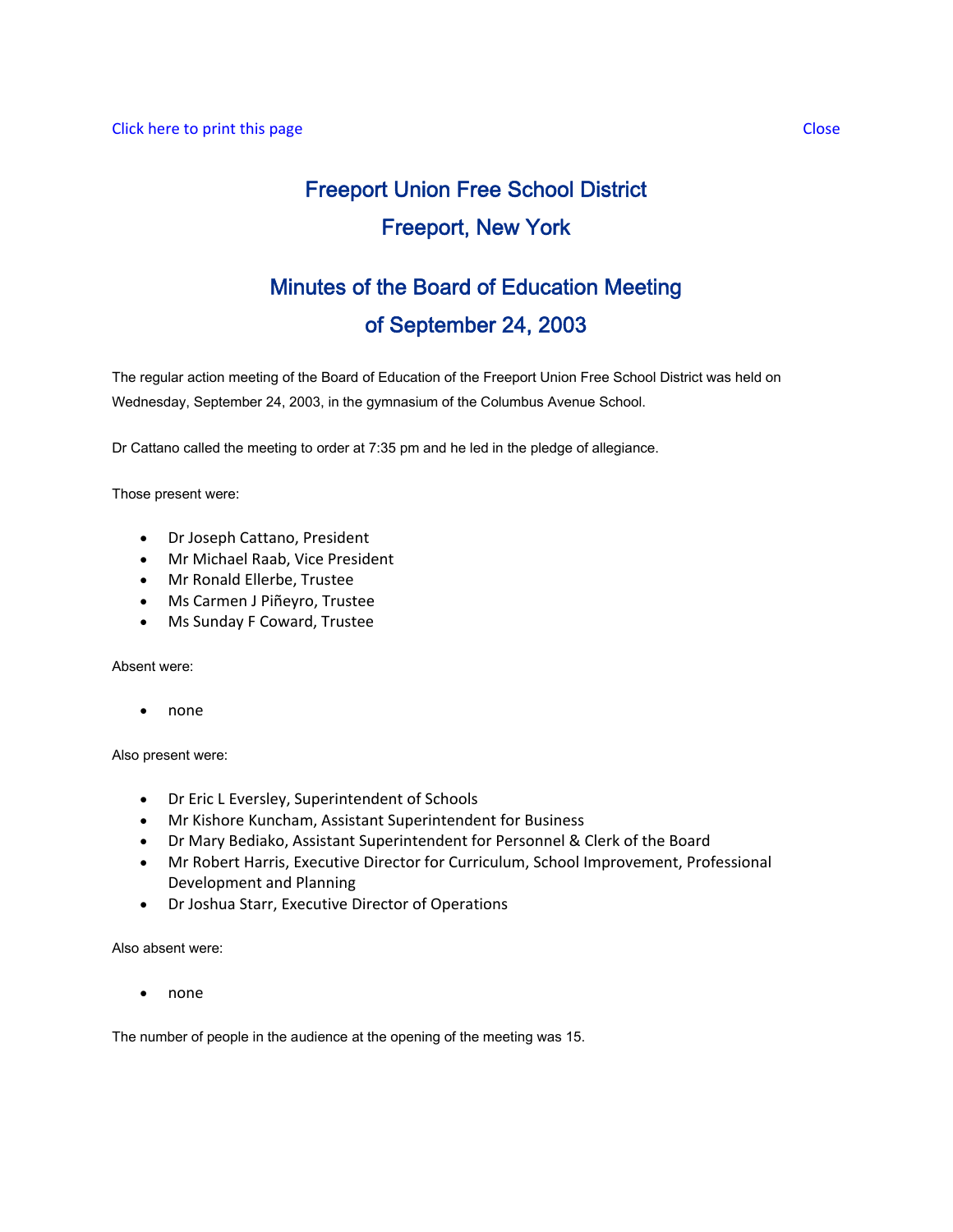# Superintendent's Report

Dr Eversley, Superintendent of Schools, introduced Ms Peggy Miller, Principal of Columbus Avenue School Ms Miller presented a program on implementing standards for Pre-K and K students (as attached).

The Superintendent then reviewed the "Scope of Work" plans for the 2003-2004 as attached.

# Questions from the Public

The public was then given the opportunity to address the Board of Education Each speaker was allowed to address the Board for six minutes The Board and administration addressed the comments from the public.

# Removal of an Item from the Consent Agenda

Mr Ellerbe requested that the Appointment of Staff resolution be removed from the consent agenda He made the following motion:

Be It RESOLVED that the Board of Education of the Freeport Union Free School District hereby removes the Appointment of Staff from the consent agenda and places it with the items for individual action.

The motion was seconded by Ms Coward and unanimously carried: Cattano, Coward, Ellerbe, Piñeyro and Raab.

#### Items for Action

On a motion by Ms Piñeyro and a second by Mr Ellerbe the following items, on a consent agenda, were approved:

#### Acceptance of the Minutes

RESOLVED that the Board of Education hereby accepts the minutes of the following meetings as written:

- August 13, 2003;
- August 20, 2003;
- August 27, 2003;
- September 3, 2003;
- September 10, 2003

#### Leave of Absence

RESOLVED that the Board hereby grants a request for leave as listed in the following:

- **Thesla Bongiorno,** Bilingual Teacher, effective September 2, 2003 through November 18, 2003, for child care
- **Gerry Wilson,** Elementary Teacher, effective September 1, 2003 through January 2, 2004, for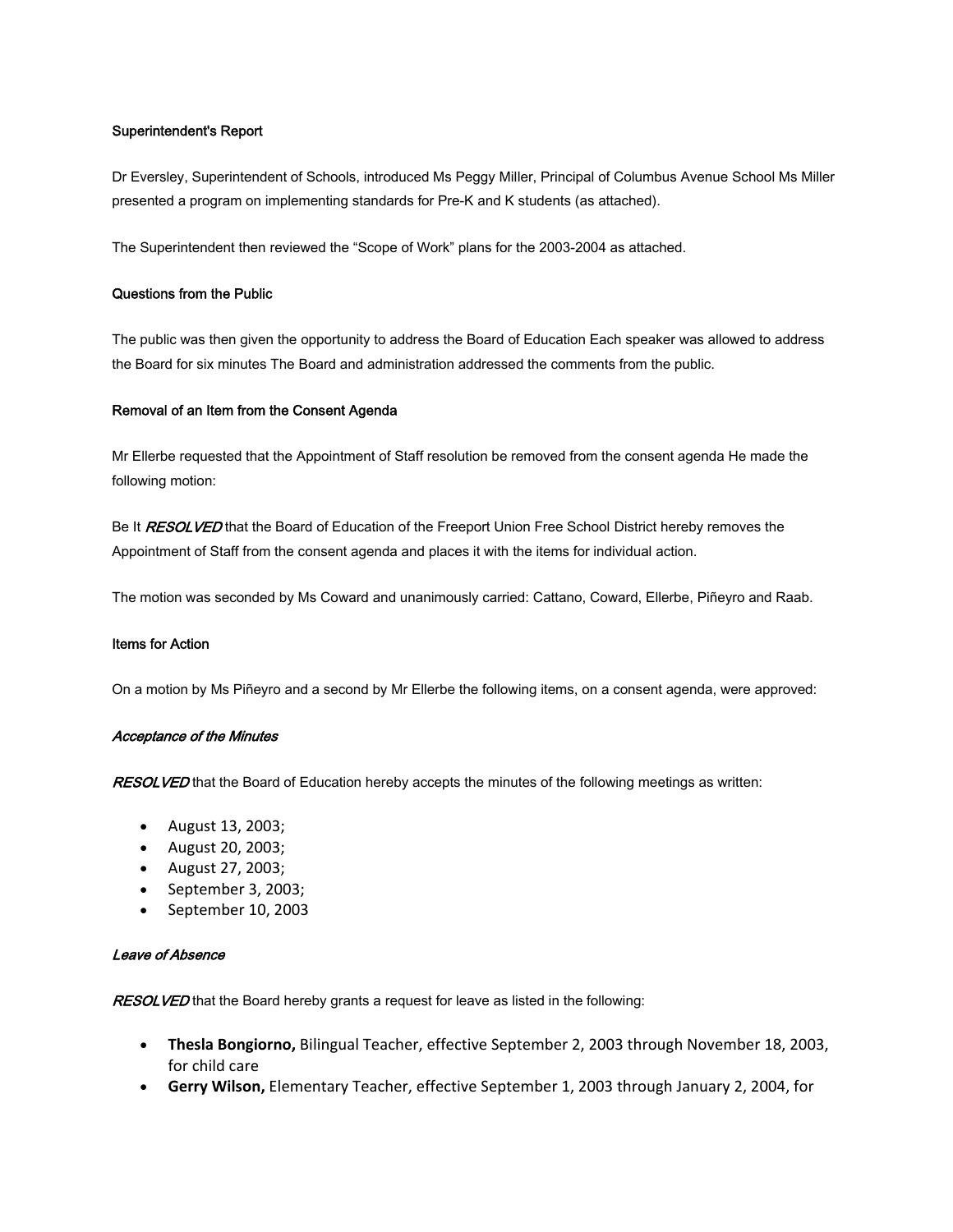health reasons

- **Natalia Veksler,** ESL Teacher, effective September 1, 2003 through June 30, 2004, for child care
- **Jeanne Dipolito,** full‐time Teaching Assistant, effective September 1, 2003 through June 30, 2004, for health reasons
- **Nancy Stolz,** Math Teacher, effective September 2, 2003 through December 2, 2003, FMLA
- **Eleanore Barry,** Art Teacher, effective September 1, 2003 through June 30, 2004, for child care
- **Patricia Fells,** full‐time Teacher Aide, effective September 1, 2003 through November 17, 2003, for child care
- **Amanda Rodney,** full‐time Teaching Assistant, effective September 3, 2003 through February 23, 2004, for health reasons
- **Michelle Richardson,** Clerk‐Typist, effective September 1, 2003 through January 5, 2004, for health reasons
- **Barbara Lang,** Senior Clerk‐Typist, effective August 29, 2003, to accept a provisional position
- **Darrell Byrd,** Groundskeeper, effective July 31, 2003 through September 5, 2003, for health reasons
- **Timothy Russer,** Audio Visual Helper, effective September 17, 2003 through September 17, 2007, Military Service

# Termination of Staff

RESOLVED that the Board of Education of the Freeport Union Free School District hereby terminates the services of the following employees as listed in the following termination report.

- **Gary Montgomery,** part‐time Cleaner, effective July 31, 2003 , due to abandonment of position
- **Robert Torre,** Security Aide, effective August 20, 2003 , deceased
- **Robert McAllister, Jr**, Head Custodian II, effective August 25, 2003, deceased

# Resignation of Staff

RESOLVED that the Board of Education the Freeport Union Free School District hereby accepts the letter(s) of resignation from the following staff members as listed:

- **Deborah Puma,** part‐time Teaching Assistant, effective August 20, 2003
- **Kelly Wallace,** Special Education Teacher, effective August 29, 2003
- **Joanne Rayches,** part‐time Teaching Assistant, effective August 18, 2003
- **Marcia Nembhard,** part‐time Teaching Assistant, effective August 29, 2003
- **Jasmin Joseph,** part‐time Teaching Assistant, effective September 1, 2003
- **William Wall,** Special Education Teacher, Leave Replacement, effective September 3, 2003
- **Maria Carri,** part‐time Teaching Assistant, effective August 31, 2003
- **Ernest Camps,** Groundskeeper, effective August 31, 2003
- **Rosemary Matlock,** full‐time Teachers Assistant, effective August 28, 2003
- **Danielle Nezin,** part‐time Teaching Assistant, effective September 3, 2003
- **Lorraine Morgan,** part‐time Teaching Assistant, effective September 3, 2003
- **Maris Lett,** full‐time Teaching Assistant, effective August 29, 2003
- **Cynthia Partee,** Science Teacher, effective August 28, 2003
- **Maria Kawalchuk,** part‐time Teaching Assistant, effective September 1, 2003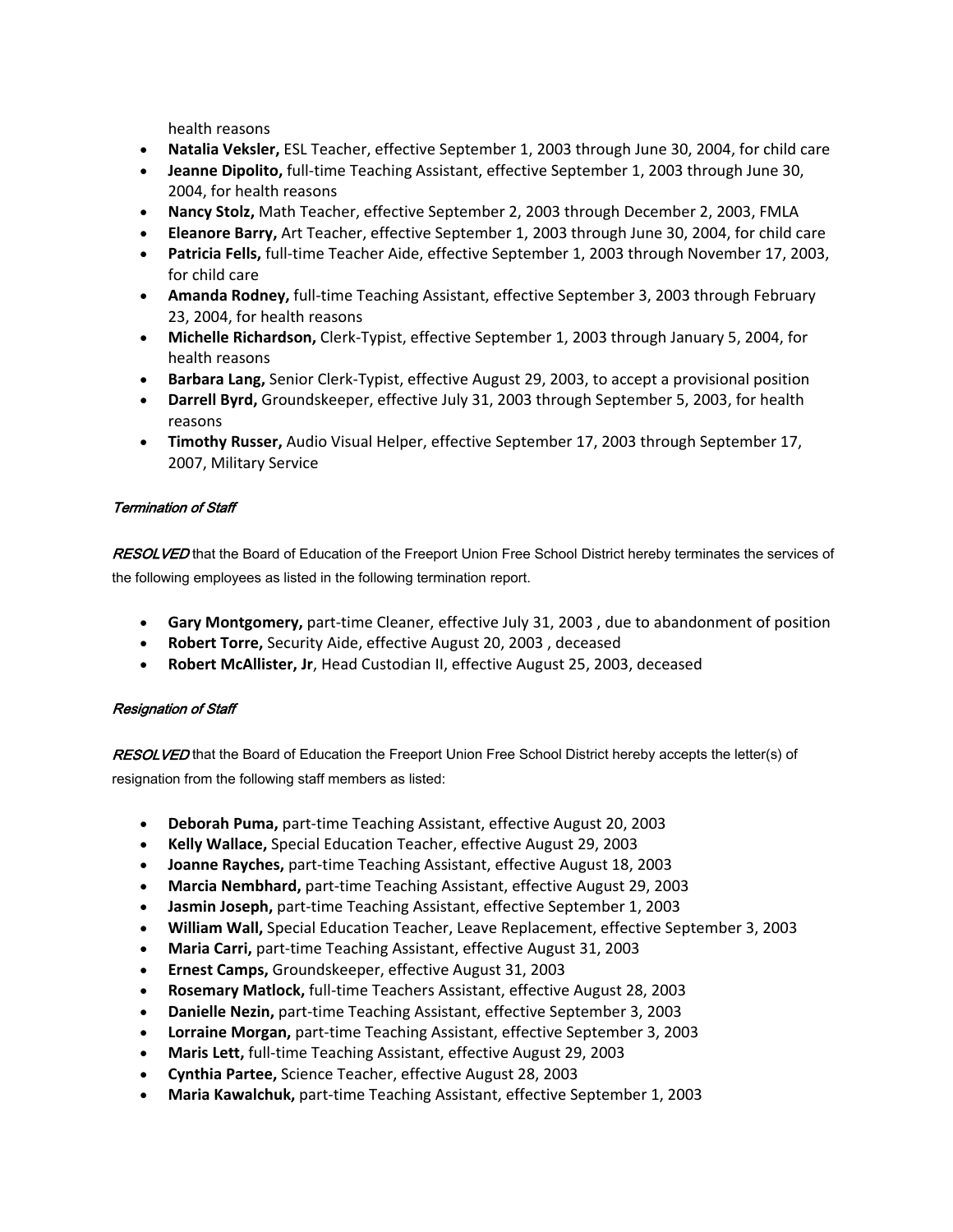- **Linda Stone,** Spanish Teacher, effective September 10, 2003
- **Joshua Starr,** Executive Director for Operations, effective October 3, 2003
- **Daniele Trepeta,** part‐time Teaching Assistant, effective September 8, 2003

# Retirement of Staff

RESOLVED that the Board of Education of the Freeport Union Free School District hereby accepts the letter(s) of resignation for the purpose of retirement from the following staff member as listed in the following:

• **Josephine Peccerillo,** Cook, effective January 1, 2004, after serving the children of Freeport for more than 14 years

# Extra Duty/Co-Curricular and Supervisory Appointments

RESOLVED that the Board of Education of the Freeport Union Free School District hereby appoints the Extra Duty / Co-Curricular and Supervisory assignments as listed in the EXTRA DUTY/CO-CURRICULAR APPOINTMENTS (as attached).

# Acceptance of the Minutes on the Committees on Special Education and Preschool Special Education

RESOLVED that the Board of Education hereby accepts the minutes of the meetings of the committees on special education and preschool special education for the following dates:

- September 8, 2003;
- September 10, 2003;
- September 17, 2003

#### Acceptance of a Gift

RESOLVED that the Board of Education of the Freeport Union Free School District hereby accepts, with gratitude, a gift from the Class of 2000 The Class of 2000, in recognition of the Freeport Community, and in celebration of the education received from Freeport Public Schools, donates the sum of \$9,13248 This donation is to be used toward the purchase of a new sound system and to be located in the Freeport High School Student Cafeteria.

#### Acceptance of Music Bid #519

RESOLVED that the Board of Education of the Freeport Union Free School District hereby awards the following bids as listed in the Bid Award Reports and as recommended in the attached bid recommendations, accepting the lowest responsible bid as per bid specifications, and reserving the right to increase or decrease quantities of each item as needed (as attached).

# Items For Individual Action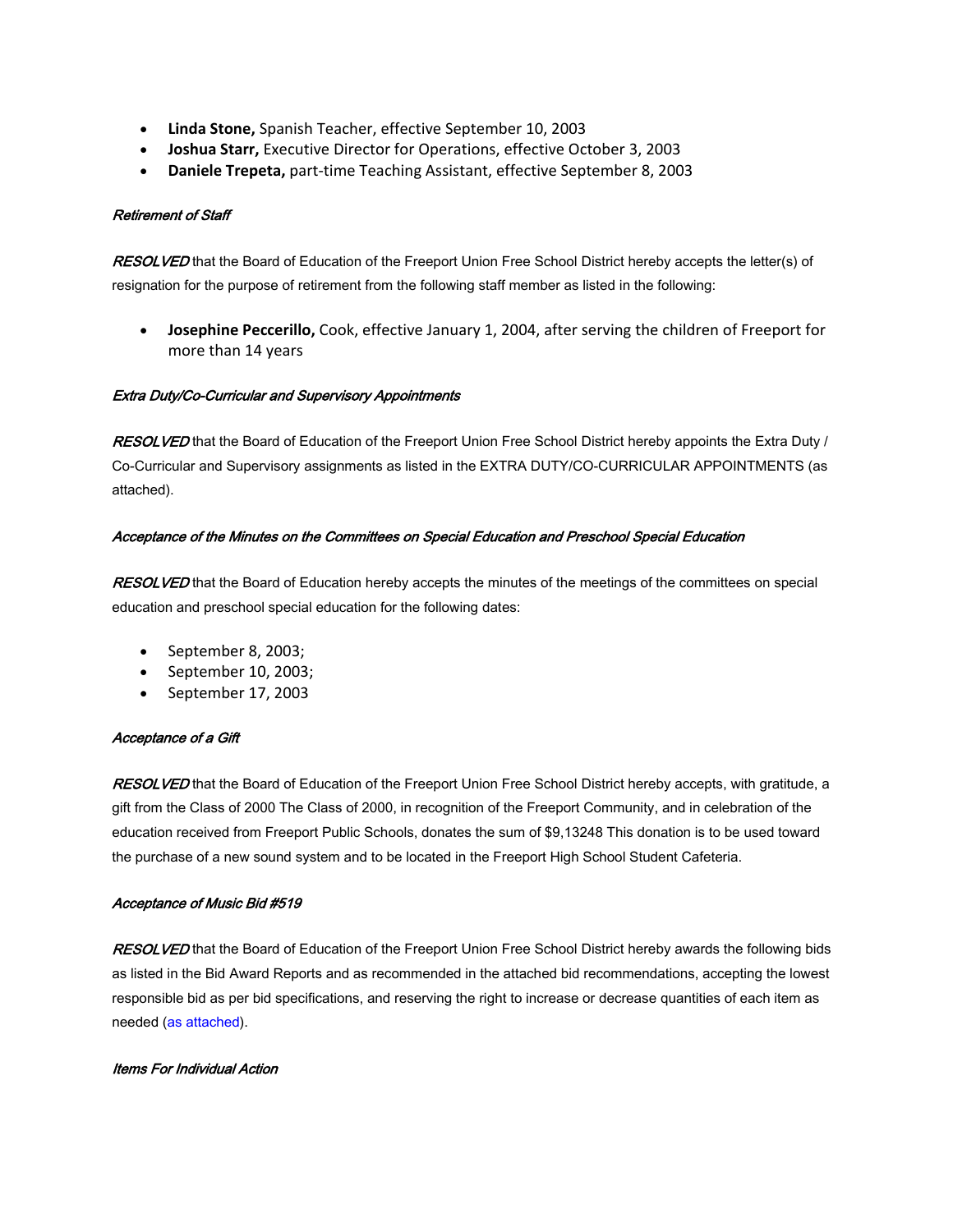On a motion by Mr Ellerbe the following motions were adopted.

#### Appointment of Staff

#### Seasonal and Probationary

**RESOLVED** that the Board of Education of the Freeport Union Free School District, upon the recommendation of the Superintendent, hereby appoints the individuals listed in the attached Appointment of Staff Report - Probationary, in accordance with the rules of the Board of Regents These individuals shall posses appropriate certification allowing them to serve as teachers in the public schools of New York.

- Gleni Pena, Foreign Language Teacher, Spanish, (replacing S Scaffidi, resigned) a probationary appointment effective September 1, 2003 through August 31, 2005 Compensation will be on step 3-2A of the U5D Schedule at \$55,938 Assignment: FHS
- Emmy Nicholas, Elementary Teacher, (replacing L Trujillo, resigned) a probationary appointment effective September 1, 2003 through August 31, 2006 Compensation will be on step 1-1A of the U5C Schedule at \$43,670 Assignment: Giblyn
- Viveca Peek, Science Teacher, (replacing C Partee, resigned) a probationary appointment effective September 1, 2003 through August 31, 2005 Compensation will be on step 2-2A of the U5D Schedule at \$53,759 Assignment: FHS
- William Wall, Special Education Teacher, ((replacing K Wallace, resigned) a probationary appointment effective September 4, 2003 through September 3, 2006 Compensation will be on step 4-2A of the U5D Schedule at \$58,128 Assignment: Atkinson
- Angela Dickens, Math Teacher, (replacing O W Edwards, resigned) a probationary appointment effective September 4, 2003 through September 3, 2005 Compensation will be on step 7-2F of the U5D Schedule at \$66,703 Assignment: FHS
- George Anagnostopoulos, Science Teacher, (replacing M Gonzalez, resigned) a probationary appointment effective September 1, 2003 through August 31, 2006 Compensation will be on step 1-2F of the U5D Schedule at \$53,191 Assignment: FHS
- Jessica Cruz, Elementary Teacher, (replacing L Eisenberg, resigned) a probationary appointment effective September 1, 2003 through August 31, 2006 Compensation will be on step 1-1A of the U5C Schedule at \$43,670 Assignment: Giblyn

#### **Temporary**

RESOLVED that the Board of Education of the Freeport Union Free School District, upon the recommendation of the Superintendent, hereby appoints the individuals listed in the attached Appointment of Staff Report - Temporary, in accordance with the rules of the Board of Regents These individuals shall posses appropriate certification allowing them to serve as teachers in the public schools of New York.

• Wade Isreal, Math Teacher, (replacing, D Schlick, TSA) a temporary appointment effective September 1,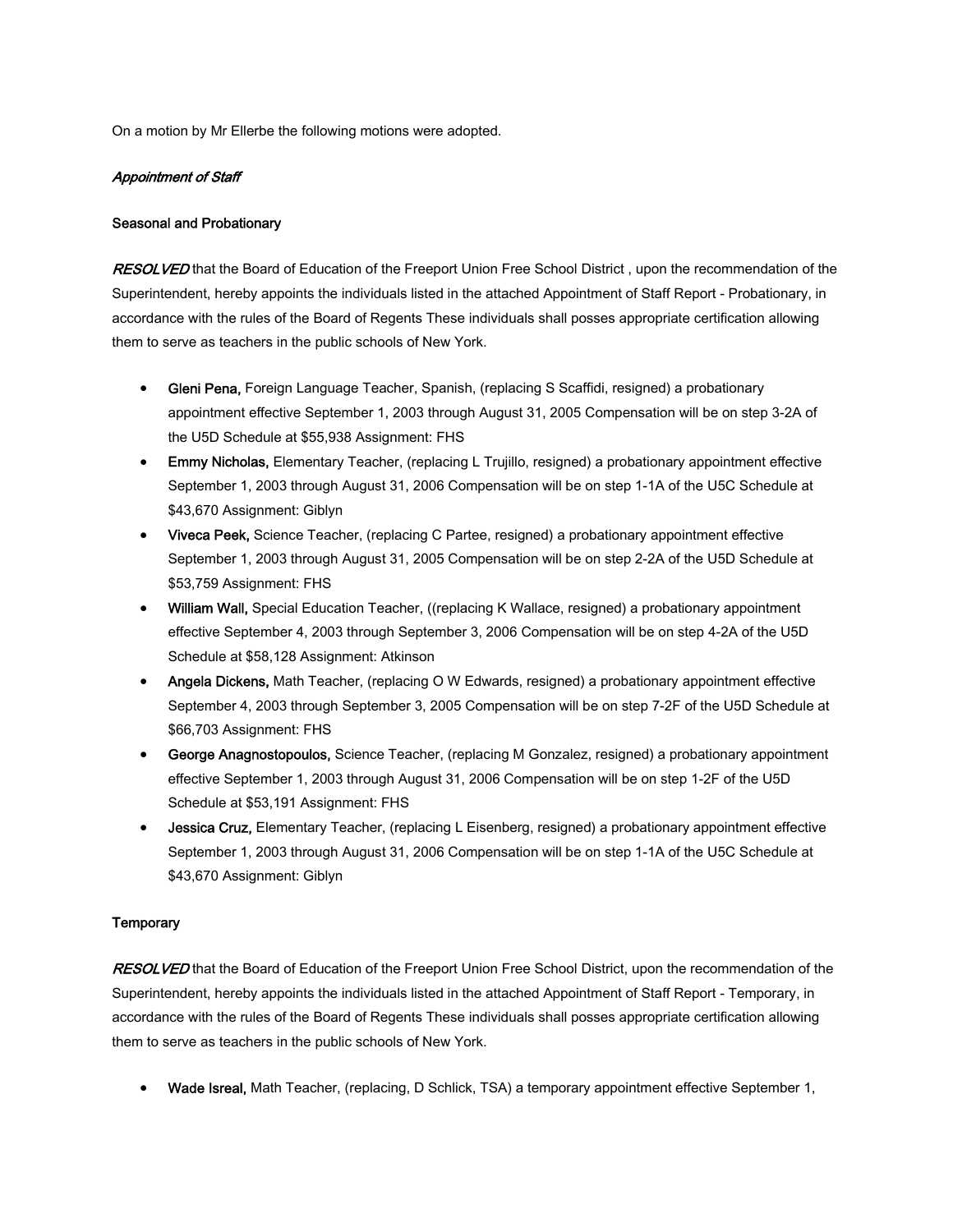2003 through June 30, 2004 Compensation will be on step 1-MA of the U5D Schedule at \$51,579 Assignment: Dodd

- Terrence Hinson, Guidance Counselor, (replacing R Weseman, LOA) ) a temporary appointment effective September 1, 2003 through June 30, 2004 Compensation will be on step 1-2A of the H5D Guidance Schedule at \$55,447 Assignment: FHS
- Tiffany McKenna, Elementary Teacher, (G Wilson, LOA) a temporary appointment effective September 2, 2003 through January 4, 2004 Compensation will be pro rated on step 1-1A of the U5C Schedule at \$43,670 Assignment: Atkinson
- Lauren Sabatini, Art Teacher, (replacing E Barry, LOA) a temporary appointment effective September 2, 2003 through June 30, 2004 Compensation will be on step 1-1A of the U5C Schedule at \$43,670 Assignment: FHS
- Richard Restivo, Director of Community School, (replacing R Restivo, position ended) a temporary appointment effective September 1, 2003 through June 30, 2004 Compensation for this appointment will be according to the Community School Schedule at \$23,548 Assignment: FHS

# Permanent Substitute

RESOLVED that the Board hereby approves the permanent substitute teacher(s) as listed in the attached Appointment of Staff report.

- Michael E Young, Permanent Substitute (replacing R Engelbert, position ended) a temporary appointment effective September 1, 2003 through June 30, 2004 Compensation will be according to the Substitute Pay Rate of \$125 per day Assignment: FHS
- George Sanchez, Permanent Substitute (replacing G Sanchez, position ended) a temporary appointment effective September 1, 2003 through June 30, 2004 Compensation will be according to the Substitute Pay Rate of \$125 per day Assignment: FHS
- Steve Ceballos, Permanent Substitute (replacing S Ceballos, position ended) a temporary appointment effective September 1, 2003 through June 30, 2004 Compensation will be according to the Substitute Pay Rate of \$125 per day Assignment: FHS
- Terence Murray, Permanent Substitute (replacing Terence Murray, position ended) a temporary appointment effective September 8, 2003 through June 30, 2004 Compensation will be according to the Substitute Pay Rate of \$125 per day Assignment: FHS
- Wendy Karasin, Permanent Substitute (replacing M Valvano, position ended) a temporary appointment effective September 1, 2003 through June 30, 2004 Compensation will be according to the Substitute Pay Rate of \$125 per day Assignment: Giblyn
- Anthony Wysocki, Permanent Substitute (replacing A Wysocki, position ended) a temporary appointment effective September 1, 2003 through June 30, 2004 Compensation will be according to the Substitute Pay Rate of \$125 per day Assignment: Dodd
- Elaine Schreibman, Permanent Substitute (replacing L Inzerilli, position ended) a temporary appointment effective September 1, 2003 through June 30, 2004 Compensation will be according to the Substitute Pay Rate of \$125 per day Assignment: Dodd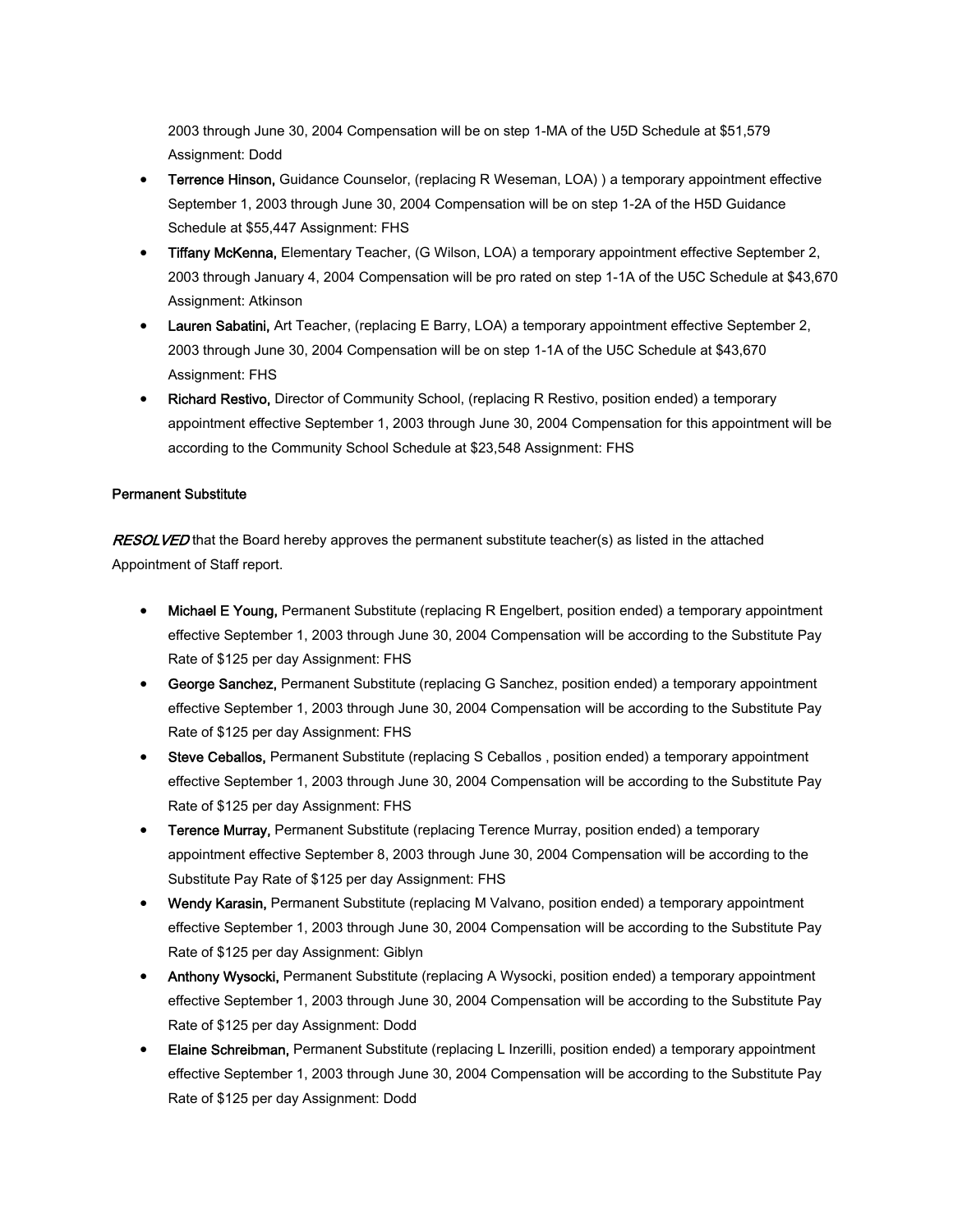- **Jennifer Bauer,** Permanent Substitute (replacing C Datre, position ended) a temporary appointment effective September 2, 2003 through June 30, 2004 Compensation will be according to the Substitute Pay Rate of \$125 per day Assignment: Giblyn
- Jeane Magan, Permanent Substitute (replacing L Feile, position ended) a temporary appointment effective September 2, 2003 through June 30, 2004 Compensation will be according to the Substitute Pay Rate of \$125 per day Assignment: New Visions
- Ardett Wedderburn, Permanent Substitute (replacing A Wedderburn, position ended) a temporary appointment effective September 1, 2003 through June 30, 2004 Compensation will be according to the Substitute Pay Rate of \$125 per day Assignment: FHS
- Danielle Nezin, Permanent Substitute (replacing K Goess, position ended) a temporary appointment effective September 1, 2003 through June 30, 2004 Compensation will be according to the Substitute Pay Rate of \$125 per day Assignment: Atkinson
- Kim Fitzgerald, Permanent Substitute (replacing M Weiser, position ended) a temporary appointment effective September 1, 2003 through June 30, 2004 Compensation will be according to the Substitute Pay Rate of \$125 per day Assignment: Columbus
- Debra Allison, Permanent Substitute (replacing D Allison, position ended) a temporary appointment effective September 1, 2003 through June 30, 2004 Compensation will be according to the Substitute Pay Rate of \$125 per day Assignment: Atkinson
- Joan Sparkes, Permanent Substitute (replacing J Sparkes, position ended) a temporary appointment effective September 1, 2003 through June 30, 2004 Compensation will be according to the Substitute Pay Rate of \$125 per day Assignment: Dodd
- Meghan Walker, Permanent Substitute (replacing C Johnson, position ended) a temporary appointment effective September 1, 2003 through June 30, 2004 Compensation will be according to the Substitute Pay Rate of \$125 per day Assignment: Atkinson
- Jenise Hamma, Permanent Substitute (replacing T McKenna, position ended) a temporary appointment effective September 1, 2003 through June 30, 2004 Compensation will be according to the Substitute Pay Rate of \$125 per day Assignment: Atkinson
- Daniele Trepeta, Permanent Substitute (replacing G Anagnostopoulos, position ended) a temporary appointment effective September 9 2003 through June 30, 2004 Compensation will be according to the Substitute Pay Rate of \$125 per day Assignment: FHS
- Rachael Charriah, Permanent Substitute (replacing P Bellizoni, position ended) a temporary appointment effective September 15, 2003 through June 30, 2004 Compensation will be according to the Substitute Pay Rate of \$125 per day Assignment: Dodd

# Civil Service Category Appointments

RESOLVED that the Board of Education hereby appoints the individuals as listed, in accordance with Civil Service Rules and Regulation.

• Barbara Lang, Senior Stenographer, (replacing B Lang resigned) a provisional appointment effective August 28, 2003 Compensation will be according to the Clerical Salary Schedule at \$47,22617 Assignment: Dodd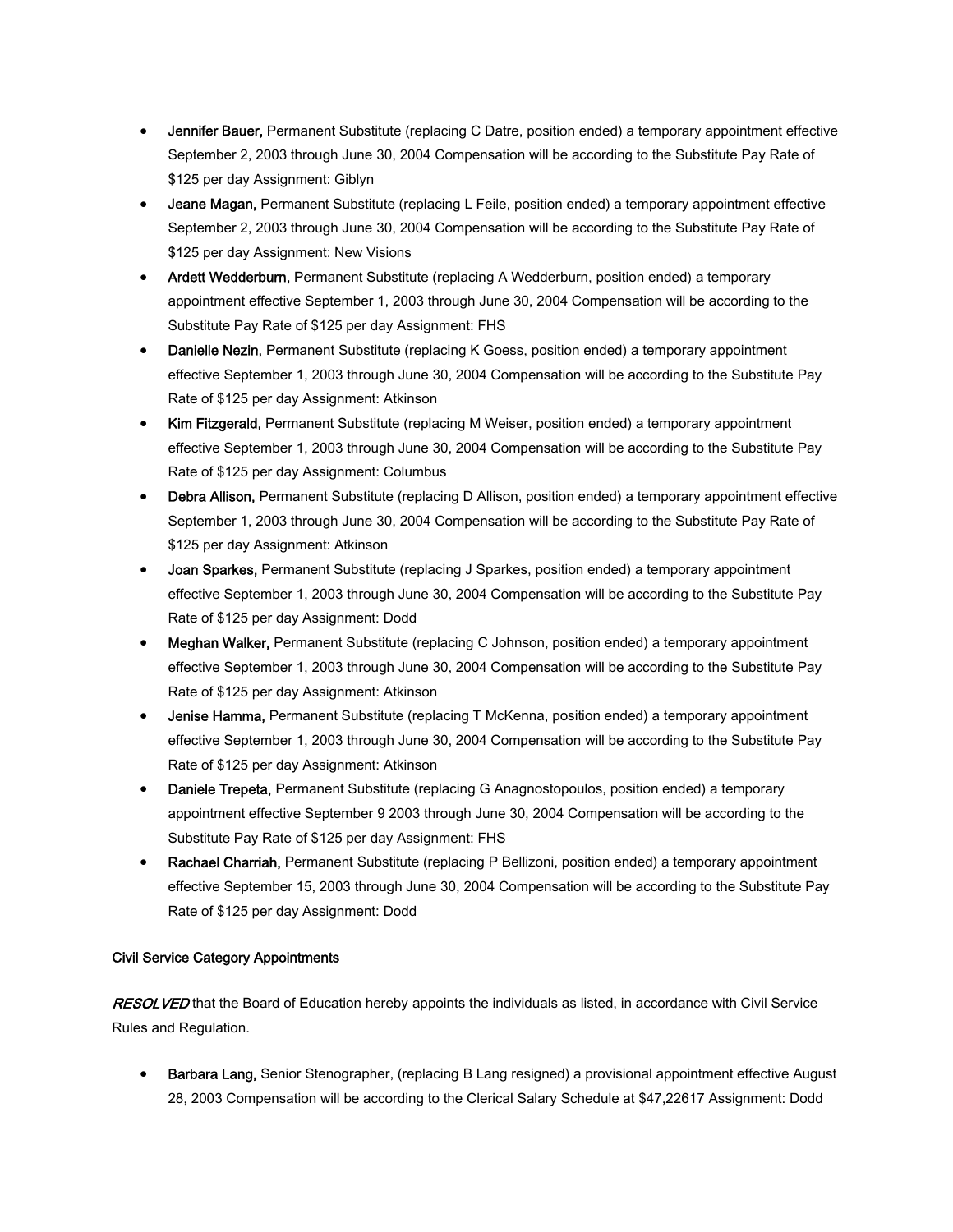- Marcia Nembhard, full-time Lab Facilitator, (replacing R Eldridge, retired) a probationary appointment effective September 1, 2003 through August 31, 2006 Compensation will be according to the FTAA Contract at \$18,16607 Assignment: Bayview
- Frank Cerbini, Audio Visual Helper, (replacing T Russer, LOA) a temporary appointment effective September 4, 2003 through August 31, 2004, probation will be for a period of 26 weeks upon Civil Service approval Compensation will be on step 3 of the Custodial Contract at \$36,435 Assignment: FHS

The motions were seconded by Ms Coward and passed unanimously The vote was: Cattano, Coward, Ellerbe, Piñeyro and Raab.

# Adoption of the AIS Plan

Ms Coward made the following motion:

RESOLVED by the Board of Education of the Freeport Union Free School District that the proposed AIS Plan is hereby adopted:

The motion was seconded by Mr Raab and passed The vote was:

Ayes: Cattano, Coward, Piñeyro and Raab

Nays: none

Abstentions: Ellerbe

#### Election of NYSSB Board of Directors Member

A motion was made by Mr Raab as follows:

RESOLVED by the Board of Education of the Freeport Union Free School District casts their vote for New York State School Boards Board of Directors as follows:

• Area 11 – Stephen B Witt, Hewlett‐Woodmere CSD/Nassau BOCES

The motions were seconded by Ms Coward and passed unanimously The vote was: Cattano, Coward, Ellerbe, Piñeyro and Raab

#### Superintendent Comment

Dr Eversley expressed his sadness over the disclosures at Mepham High School He indicated that Freeport is paying close attention to the event, and School Officials are reviewing our procedures to make sure that this does not